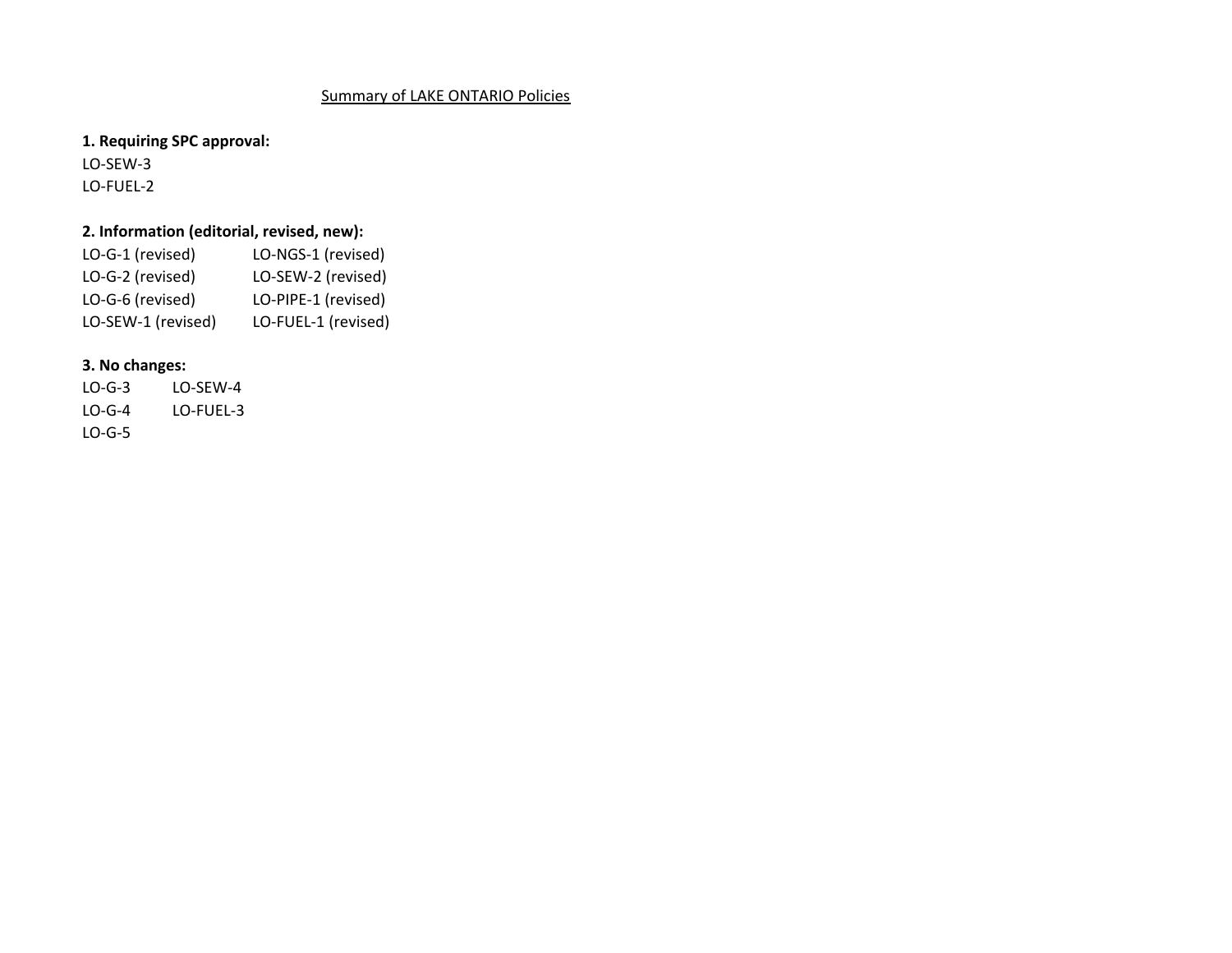| <b>Policy</b> | <b>Threat</b>                         | Implementing | Legal         | <b>Policy</b>                                                                                                                                                                                                                                                                                                                                                                                                                                                                                                                                                                                                                                                                                                                                                                                                                                                                                                                                                                                                                                                                                                                                                                                                                                                                                                                                                                                                                                                                                                                                                                                                                                                                                                                                                                                                                                                                                                                                                                                                                                                                                                                                                                                             | <b>Where Policy</b>    | <b>When Policy</b>  | <b>Related</b>  | <b>Monitoring</b> |
|---------------|---------------------------------------|--------------|---------------|-----------------------------------------------------------------------------------------------------------------------------------------------------------------------------------------------------------------------------------------------------------------------------------------------------------------------------------------------------------------------------------------------------------------------------------------------------------------------------------------------------------------------------------------------------------------------------------------------------------------------------------------------------------------------------------------------------------------------------------------------------------------------------------------------------------------------------------------------------------------------------------------------------------------------------------------------------------------------------------------------------------------------------------------------------------------------------------------------------------------------------------------------------------------------------------------------------------------------------------------------------------------------------------------------------------------------------------------------------------------------------------------------------------------------------------------------------------------------------------------------------------------------------------------------------------------------------------------------------------------------------------------------------------------------------------------------------------------------------------------------------------------------------------------------------------------------------------------------------------------------------------------------------------------------------------------------------------------------------------------------------------------------------------------------------------------------------------------------------------------------------------------------------------------------------------------------------------|------------------------|---------------------|-----------------|-------------------|
| ID            | <b>Description</b>                    | <b>Body</b>  | <b>Effect</b> |                                                                                                                                                                                                                                                                                                                                                                                                                                                                                                                                                                                                                                                                                                                                                                                                                                                                                                                                                                                                                                                                                                                                                                                                                                                                                                                                                                                                                                                                                                                                                                                                                                                                                                                                                                                                                                                                                                                                                                                                                                                                                                                                                                                                           | <b>Applies</b>         | <b>Applies</b>      | <b>Policies</b> | <b>Policy</b>     |
| $LO-G-1$      | All Lake<br>Ontario<br><b>Threats</b> | MOE          | К             | Specify Action (Spill Prevention/Contingency and Emergency Response)<br>To protect drinking water sources from potential spills where event based modelling has identified activities that are a<br>significant drinking water threat (IPZ-3) and along highways, shipping lanes and railways, the Ministry of the Environment<br>shall:<br>in consultation with the Spills Action Centre and other appropriate bodies, update notification protocols for spills to<br>a)<br>ensure direct notification of all potentially affected water treatment plant operators and appropriate communication to<br>the public and media;<br>in consultation with the Spills Action Centre and the affected municipalities, review the reporting notification protocol<br>b)<br>thresholds for significant threat activities and adjust the reporting threshold protocols as required to ensure that water<br>plant operators are notified appropriately for a given magnitude of spill,<br>ensure that information is communicated to all responsible parties (e.g., the originators of the spill, emergency<br>response/clean-up personnel, medical officer of health, municipal water owner and water operating authority) who are<br>responding to the spill;<br>d) in consultation with the owners and operators of municipal drinking water systems, require that a Contingency Plan is<br>developed, reviewed and/or updated under the Drinking Water Quality Management Standard to ensure that significant<br>drinking water threats identified in the Assessment Report are included and amend the municipal drinking water<br>license, as required;<br>in consultation with Emergency Management Ontario and other appropriate bodies, ensure that testing of the<br>e)<br>Contingency Plan is carried out within 3 years from the date the Source Water Protection Plan takes effect, followed by<br>regular (frequency and priority to be determined in consultation) emergency response preparedness exercises to<br>address the significant threats identified;<br>in consultation with appropriate bodies, promote spill prevention and share information about source protection with<br>the public. | $IPZ-3$<br>See Map 4.1 | 2 years<br>$(T-15)$ | N/A             | MON-4             |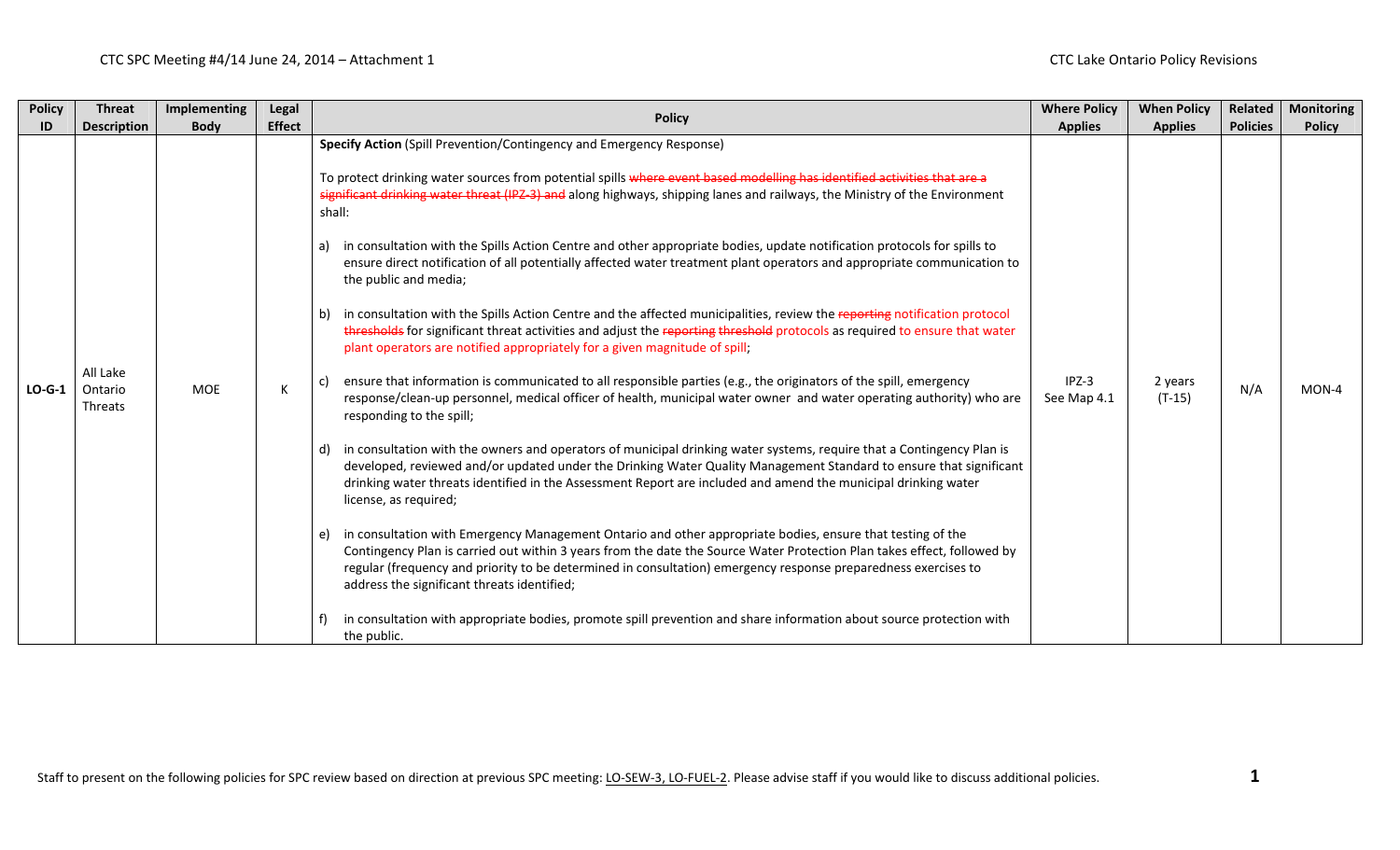| <b>Policy</b> | <b>Threat</b>                         | Implementing | Legal         | <b>Policy</b>                                                                                                                                                                                                                                                                                                                                                                                                                                                                                                                                                                                                                                                                                                                                                                                                                                                                                                                                                                                                                                                                                                                                                                                                                                                                                                                          | <b>Where Policy</b>    | <b>When Policy</b>  | Related         | <b>Monitoring</b> |
|---------------|---------------------------------------|--------------|---------------|----------------------------------------------------------------------------------------------------------------------------------------------------------------------------------------------------------------------------------------------------------------------------------------------------------------------------------------------------------------------------------------------------------------------------------------------------------------------------------------------------------------------------------------------------------------------------------------------------------------------------------------------------------------------------------------------------------------------------------------------------------------------------------------------------------------------------------------------------------------------------------------------------------------------------------------------------------------------------------------------------------------------------------------------------------------------------------------------------------------------------------------------------------------------------------------------------------------------------------------------------------------------------------------------------------------------------------------|------------------------|---------------------|-----------------|-------------------|
| ID            | <b>Description</b>                    | <b>Body</b>  | <b>Effect</b> |                                                                                                                                                                                                                                                                                                                                                                                                                                                                                                                                                                                                                                                                                                                                                                                                                                                                                                                                                                                                                                                                                                                                                                                                                                                                                                                                        | <b>Applies</b>         | <b>Applies</b>      | <b>Policies</b> | <b>Policy</b>     |
| $LO-G-2$      | All Lake<br>Ontario<br>Threats        | <b>MOE</b>   | К             | Research (Lake Ontario Circulation and Water Quality Monitoring, to support the Lake Ontario Collaborative Model)<br>Where event based modelling has identified activities that are a significant drinking water threat (IPZ-3), the Ministry of the<br>Environment, in collaboration with Environment Canada should:<br>use the 3-D Hydrodynamic Circulation and Water Quality Simulation Model, or other 3D models as appropriate, to run<br>a)<br>proactive simulation of potential spills in order to be able to predict the extent and duration of contamination and to<br>help determine the parties to be notified in the event of a spill;<br>install permanent instrumentation (e.g. continuous recording current meters, with wireless telephone link to Ministry<br>b)<br>of the Environment Monitoring and Reporting Branch) to provide real-time monitoring of current speed, direction and<br>water chemistry for use with the 3D Hydrodynamic Circulation Model for future forecasting of spills impact<br>assessments and assessing spill prevention strategies;<br>ensure that the real-time data are available to municipalities and conservation authorities; and<br>C)<br>undertake Lake Ontario nearshore monitoring yearly; and make the data available to municipalities and conservation<br>d)<br>authorities. | $IPZ-3$<br>See Map 4.1 | 2 years<br>$(T-15)$ | N/A             | $MON-4$           |
| $LO-G-3$      | All Lake<br>Ontario<br><b>Threats</b> | <b>MOE</b>   |               | Research (Lake Ontario 3D Hydrodynamic Circulation and Water Quality Simulation Model)<br>Where event based modelling has identified activities that are a significant drinking water threat (IPZ-3), the Ministry of the<br>Environment should, in consultation with responsible parties:<br>maintain and further develop the 3-D Hydrodynamic Circulation Model with particular focus to the nearshore of Lake<br>a)<br>Ontario for future forecasting of activities to determine their potential to be significant drinking water threats;<br>maintain specialized modeling expertise to undertake spills scenario modeling;<br>b)<br>lead the development of typical lake circulation spill base cases to provide tools for quick assessments of spills to<br>C)<br>provide early warning impact assessment; and<br>use this model as a consistent approach for assessing potential impact from new/ proposed/ changed discharges,<br>d)<br>including spill scenario assessment and to assess actual spills.                                                                                                                                                                                                                                                                                                                       | IPZ-3<br>See Map 4.1   | 2 years<br>$(T-15)$ | N/A             | MON-4             |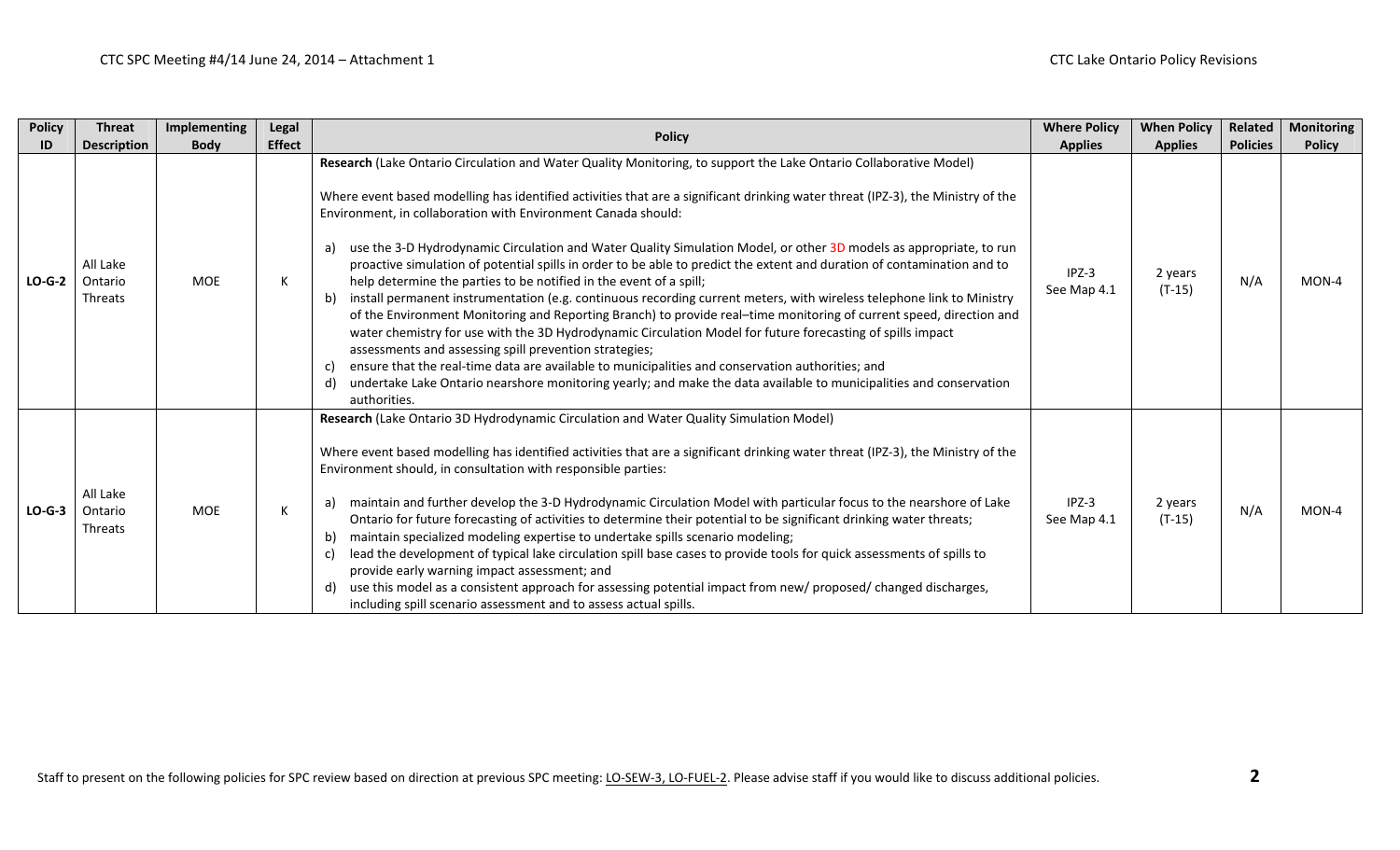| <b>Policy</b> | <b>Threat</b>                                                              | Implementing | Legal         | <b>Policy</b>                                                                                                                                                                                                                                                                                                                                                                                                                                                                                                                                                                                                                                                                                                                                                                                                                                                                                                                                                                                                                                                                                    | <b>Where Policy</b>                                                                                    | <b>When Policy</b>  | <b>Related</b><br><b>Policies</b> | <b>Monitoring</b> |
|---------------|----------------------------------------------------------------------------|--------------|---------------|--------------------------------------------------------------------------------------------------------------------------------------------------------------------------------------------------------------------------------------------------------------------------------------------------------------------------------------------------------------------------------------------------------------------------------------------------------------------------------------------------------------------------------------------------------------------------------------------------------------------------------------------------------------------------------------------------------------------------------------------------------------------------------------------------------------------------------------------------------------------------------------------------------------------------------------------------------------------------------------------------------------------------------------------------------------------------------------------------|--------------------------------------------------------------------------------------------------------|---------------------|-----------------------------------|-------------------|
| ID            | <b>Description</b>                                                         | <b>Body</b>  | <b>Effect</b> | Research (Undertake Additional Spill Scenario Modelling)                                                                                                                                                                                                                                                                                                                                                                                                                                                                                                                                                                                                                                                                                                                                                                                                                                                                                                                                                                                                                                         | <b>Applies</b>                                                                                         | <b>Applies</b>      |                                   | <b>Policy</b>     |
| $LO-G-4$      | All Lake<br>Ontario<br>Threats                                             | <b>MOE</b>   | К             | Where event based modelling has identified activities that are a significant drinking water threat (IPZ-3), the Ministry of the<br>Environment, in consultation with responsible parties for the significant threat activities and applicable lead Source<br>Protection Authority, should fund additional scenario modeling, to:<br>undertake additional spill scenarios to assess other potential threats (locations, spill quantities, activities,<br>a)<br>contaminants), for example, pumping station overflow; and<br>assess the effectiveness of Source Protection Plan policies relying on risk management measures and spill contingency<br>b)<br>measures to reduce the risk.                                                                                                                                                                                                                                                                                                                                                                                                           | $IPZ-3$<br>See Map 4.1                                                                                 | 2 years<br>$(T-15)$ | N/A                               | MON-4             |
| $LO-G-5$      | All Lake<br>Ontario<br>Threats                                             | <b>MOE</b>   | K             | <b>Research (Inspect Stream Crossings)</b><br>Where event based modelling has identified activities that are a significant drinking water threat (IPZ-3), the Ministry of the<br>Environment should, with information provided by facility owners, compile an inventory of all pipe facilities which cross<br>tributaries that drain into Lake Ontario to further understand risks associated with pipe break scenarios and to update<br>respective Assessment Reports. Inventory should be shared with the Source Protection Authority and is intended to include:<br>the state of the infrastructure (e.g., age, diameter, design life, quantity and type of products transported) to assess the<br>a)<br>potential threats;<br>a map of the location of each crossing to produce a composite map;<br>b)<br>a prioritized list of facilities to be inspected/ maintained based on potential risk to drinking water; and<br>c)<br>all petroleum pipeline system failure (spill) sensing and shut down measures and policies.<br>d)                                                              | $IPZ-3$<br>See Map 4.1                                                                                 | 2 years<br>$(T-15)$ | N/A                               | MON-4             |
| $LO-G-6$      | Significant/<br>moderate/<br>low threats<br>All Lake<br>Ontario<br>Threats | <b>MOE</b>   | К             | <b>Education and Outreach</b><br>Where event based modelling has identified activities that are significant drinking water threats (IPZ-3) or where the Tables<br>of Drinking Water Threats (Ontario Regulation 287/07 under the Clean Water Act, 2006) identifies moderate or low drinking<br>water threats (IPZ-2, IPZ-1), The Ministry of the Environment is requested to establish an outreach program to discuss the<br>findings and policies arising from the source water protection program with Environment Canada, Health Canada, New York<br>State and US government agencies in order to:<br>encourage collaboration on protecting our shared drinking water sources;<br>a)<br>assess emerging threats to drinking water (e.g. discharge of fracking waste water through sewage treatment plants,<br>b)<br>climate change, etc.);<br>raise profile of the importance of Lake Ontario as a source of drinking water for Ontario; and<br>c)<br>assess the threats to the near shore water quality from the cumulative impacts of point and non-point sources of<br>d)<br>contaminants. | $IPZ-3$<br>See Map 4.1<br>$IPZ-1, 2$<br>See Chapter 5<br>of the<br>respective<br>Assessment<br>Reports | 2 years<br>$(T-15)$ | N/A                               | MON-4             |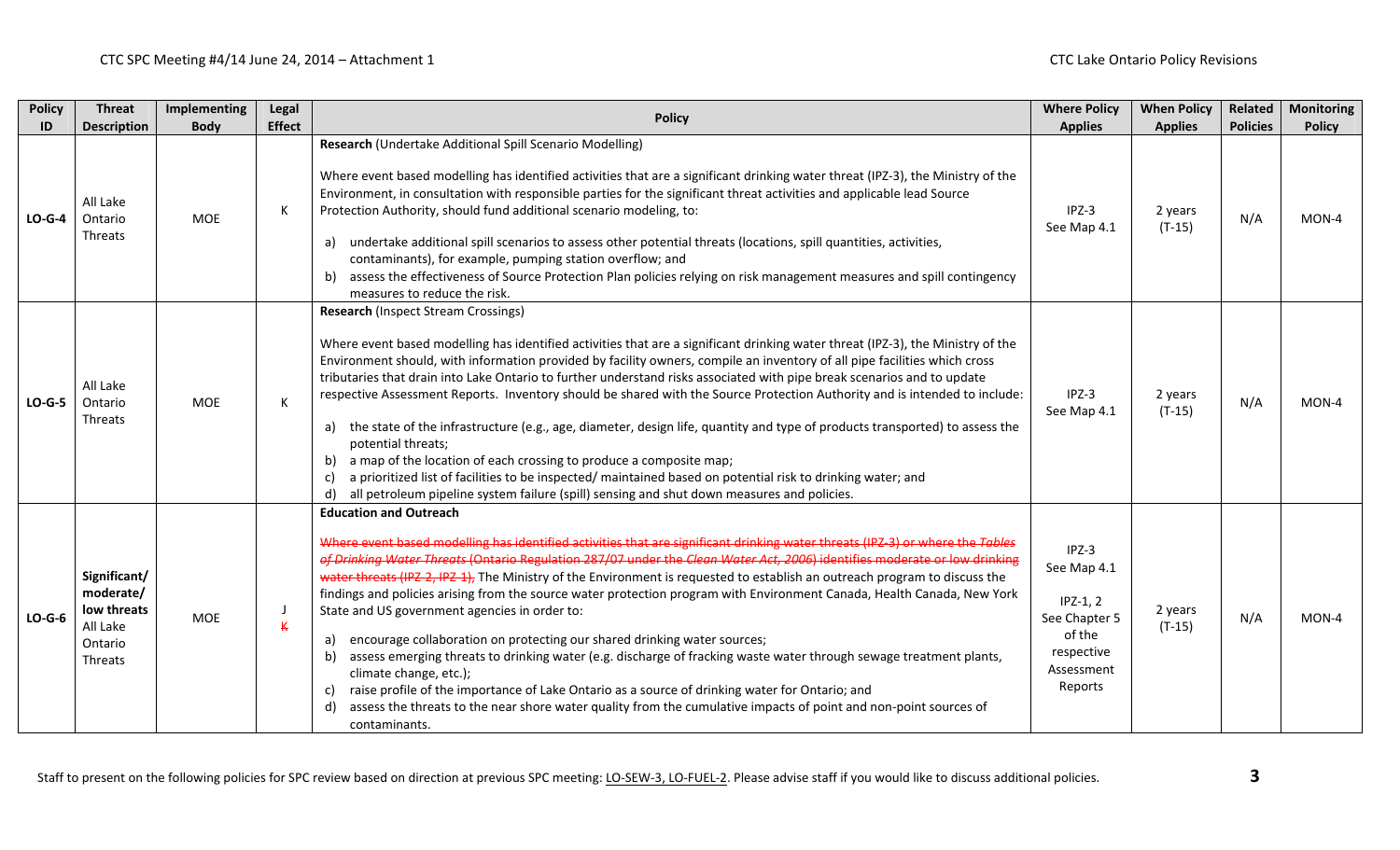| <b>Policy ID</b> | <b>Threat</b><br><b>Description</b> | Implementing<br><b>Body</b> | <b>Legal</b><br><b>Effect</b> | <b>Policy</b>                                                                                                                                                                                                                                                                                                                                                                                                                                                                                                                                                                                                                                                                                                                                                                                                                                                                                                                                                                                                                                                                                                                                                                                                                                                                                                                                                                                                                                                                                                                                                                                                                                                                                                                                                                                                                                                                                                                                                                                                                                                                                                                                                                                                                                                                                                                                                                                                                                                                                                                                                                                                                                                                                                                                                                                                                   | <b>Where Policy</b><br><b>Applies</b> | <b>When Policy</b><br><b>Applies</b> | Related<br><b>Policies</b> | <b>Monitoring</b><br><b>Policy</b> |
|------------------|-------------------------------------|-----------------------------|-------------------------------|---------------------------------------------------------------------------------------------------------------------------------------------------------------------------------------------------------------------------------------------------------------------------------------------------------------------------------------------------------------------------------------------------------------------------------------------------------------------------------------------------------------------------------------------------------------------------------------------------------------------------------------------------------------------------------------------------------------------------------------------------------------------------------------------------------------------------------------------------------------------------------------------------------------------------------------------------------------------------------------------------------------------------------------------------------------------------------------------------------------------------------------------------------------------------------------------------------------------------------------------------------------------------------------------------------------------------------------------------------------------------------------------------------------------------------------------------------------------------------------------------------------------------------------------------------------------------------------------------------------------------------------------------------------------------------------------------------------------------------------------------------------------------------------------------------------------------------------------------------------------------------------------------------------------------------------------------------------------------------------------------------------------------------------------------------------------------------------------------------------------------------------------------------------------------------------------------------------------------------------------------------------------------------------------------------------------------------------------------------------------------------------------------------------------------------------------------------------------------------------------------------------------------------------------------------------------------------------------------------------------------------------------------------------------------------------------------------------------------------------------------------------------------------------------------------------------------------|---------------------------------------|--------------------------------------|----------------------------|------------------------------------|
| <b>LO-NGS-1</b>  | Spill of<br>Tritium<br>From NGS     | <b>MOE</b>                  | К                             | <b>Specify Action</b> (Risk Mitigation/Reduction Plans)<br>Where event based modelling has shown that a spill from a nuclear generating station would cause the storage and/or use<br>of tritium contaminated heavy water to be a significant drinking water threat (IPZ-3), the Ministry of the Environment<br>should, in consultation with the appropriate authorities:<br>a) update spill notification protocols jointly with Spills Action Centre to ensure direct notification to all potentially affected<br>water treatment plant operators and appropriate communication to the public and media;<br>b) review the reporting thresholds jointly with affected municipalities, including consideration to lowering of the spill<br>notification threshold to municipalities for significant threat activities and adjust the reporting threshold as required;<br>c) ensure that information is communicated to all responsible parties (e.g., the originators of the spill, emergency<br>response/clean-up personnel, medical officer of health, municipal water owner and water operating authority) who<br>are responding to the spill;<br>d) investigate and evaluate existing Risk Mitigation Plan/Risk Reduction Plan/Risk Contingency Plans make modifications<br>where necessary with priority on reducing the likelihood of spills (such as potential additional design and operational<br>Best Management Practices and operational procedures), which would impair drinking water sources;<br>e) work with Emergency Management Ontario to ensure that testing of the Risk Mitigation/Risk Reduction/Risk<br>Contingency Plan is carried out within 3 years of the Source Water Protection Plan coming into effect, followed by<br>regular (frequency and priority to be determined in consultation) emergency response preparedness exercises to<br>address the significant threats identified;<br>f) use the 3D Hydrodynamic Circulation and Water Quality Simulation Model, or other 3D models as appropriate, to run<br>proactive simulation of potential spills in order to be able to predict the extent and duration of contamination and to<br>help determine the parties to be notified in the event of a spill;<br>g) install permanent instrumentation (e.g. continuous recording current meters, with wireless telephone link to Ministry<br>of the Environment Monitoring and Reporting Branch) to provide real-time monitoring of current speed and direction<br>for use with the 3D Hydrodynamic Circulation Model or other models as appropriate, for future forecasting of spills<br>impact assessments and assessing spill prevention strategies; and<br>h) ensure that the real-time lake current speed and direction data are available to municipalities and conservation<br>authorities. | $IPZ-3$<br>See Map 4.1                | 2 years<br>$(T-15)$                  | N/A                        | $MON-4$                            |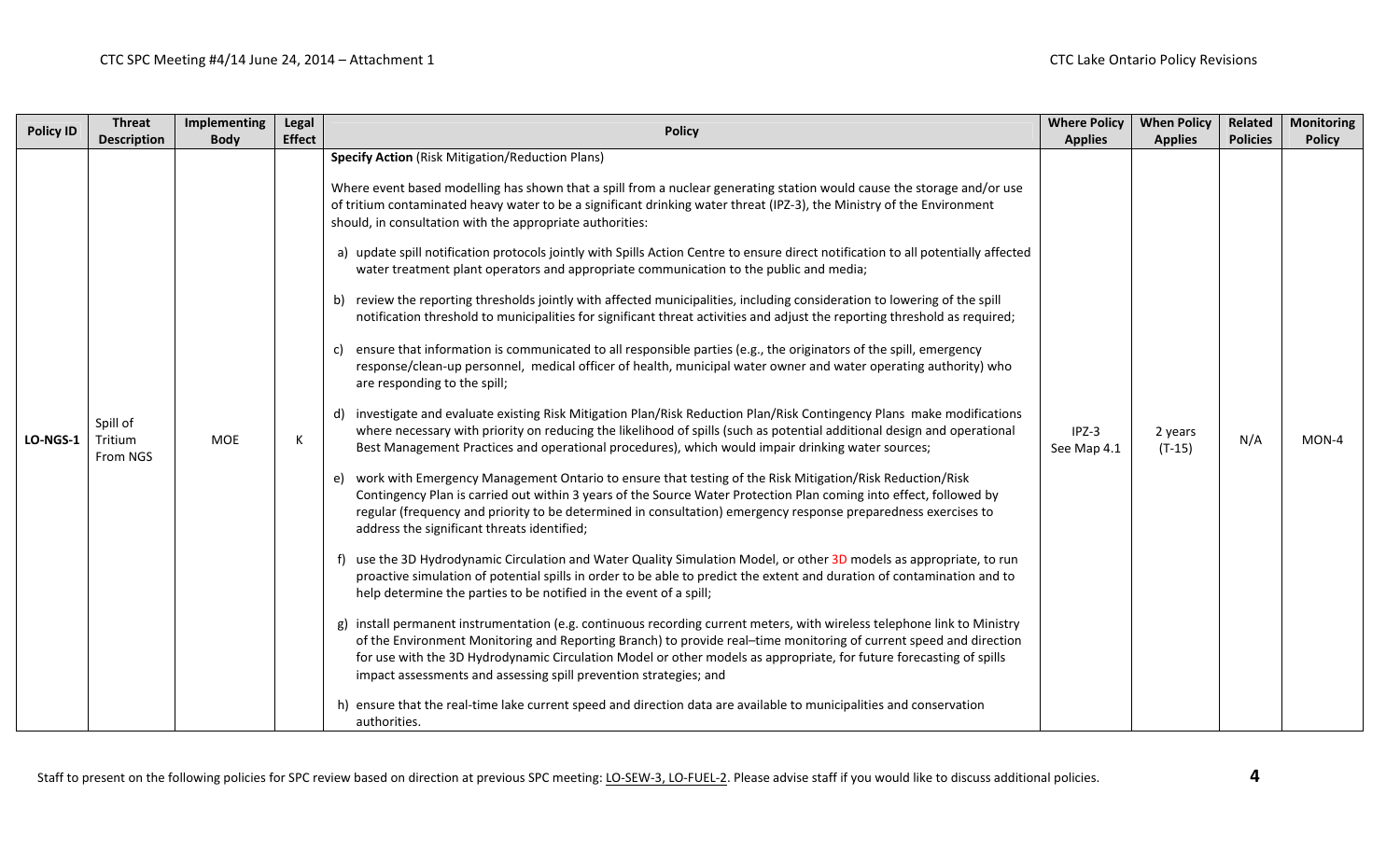| <b>Policy</b> | <b>Threat</b>                                                                                                                              | Implementing | Legal         | <b>Policy</b>                                                                                                                                                                                                                                                                                                                                                                                                                                                                                                                                                                                                                                                                                                                                                                                                                                                                                                                                                                                                                                                                                                                                                                                                                                                                                                                                                                                                                                                                                                                                                                                                                                                                                                                                                        | <b>Where Policy</b>    | <b>When Policy</b>                                                   | Related         | <b>Monitoring</b> |
|---------------|--------------------------------------------------------------------------------------------------------------------------------------------|--------------|---------------|----------------------------------------------------------------------------------------------------------------------------------------------------------------------------------------------------------------------------------------------------------------------------------------------------------------------------------------------------------------------------------------------------------------------------------------------------------------------------------------------------------------------------------------------------------------------------------------------------------------------------------------------------------------------------------------------------------------------------------------------------------------------------------------------------------------------------------------------------------------------------------------------------------------------------------------------------------------------------------------------------------------------------------------------------------------------------------------------------------------------------------------------------------------------------------------------------------------------------------------------------------------------------------------------------------------------------------------------------------------------------------------------------------------------------------------------------------------------------------------------------------------------------------------------------------------------------------------------------------------------------------------------------------------------------------------------------------------------------------------------------------------------|------------------------|----------------------------------------------------------------------|-----------------|-------------------|
| ID            | <b>Description</b><br>The                                                                                                                  | <b>Body</b>  | <b>Effect</b> | Prescribed Instrument (Review and Enhancement of Spill Prevention and Contingency Plans)<br>Where event based modelling has shown that a disinfection interruption at a waste water treatment plant would cause<br>a sewage treatment plant by-pass discharge to surface water or sewage treatment plant effluent to be a significant<br>drinking water threat (IPZ-3), the Ministry of the Environment should:<br>a) review and amend Environmental Compliance Approvals to ensure they contain terms and conditions that ensure<br>that the threats cease to be significant. Terms and conditions shall include a spill prevention and contingency plan.<br>Consideration should also be given to the need for a year-round disinfection system and sufficient redundancy in the<br>disinfection system to minimize the length of time that the disinfection system would not be working;<br>b) update spill notification protocols jointly with Spills Action Centre to ensure direct notification to all potentially<br>affected water treatment plant operators and appropriate communication to the public and media;                                                                                                                                                                                                                                                                                                                                                                                                                                                                                                                                                                                                                                          | <b>Applies</b>         | <b>Applies</b>                                                       | <b>Policies</b> | <b>Policy</b>     |
| LO-<br>SEW-1  | establishment,<br>operation or<br>maintenance of<br>a system that<br>collects, stores,<br>transmits,<br>treats or<br>disposes of<br>sewage | MOE          | C             | c) review the notification protocols reporting thresholds for significant threat activities and adjust the reporting<br>threshold protocols as required to ensure that water plant operators are notified appropriately for a given<br>magnitude of spill;<br>d) ensure that information is communicated to all responsible parties (e.g., the originators of the spill, emergency<br>response/clean-up personnel, medical officer of health, municipal water owner and water operating authority)<br>who are responding to the spill;<br>e) work with Emergency Management Ontario to ensure that testing of the Contingency Plan is carried out within 3<br>years of the Source Water Protection Plan coming into effect, followed by regular (frequency and priority to be<br>determined in consultation) emergency response preparedness exercises to address the significant threats<br>identified;<br>f) use the 3D Hydrodynamic Circulation and Water Quality Simulation Model, or other 3D models as appropriate, to<br>run proactive simulation of potential spills in order to be able to predict the extent and duration of contamination<br>and to help determine the parties to be notified in the event of a spill;<br>g) install permanent instrumentation (e.g. continuous recording current meters, with wireless telephone link to<br>Ministry of the Environment Monitoring and Reporting Branch) to provide real-time monitoring of current speed,<br>direction and water chemistry for use with the 3-D Hydrodynamic Circulation Model for future forecasting of spills<br>impact assessments and assessing spill prevention strategies; and<br>h) ensure that the real-time data are available to municipalities and conservation authorities. | $IPZ-3$<br>See Map 4.1 | Existing:<br>3 years<br>$(T-1)$<br>Future:<br>Immediately<br>$(T-3)$ | GEN-5           | MON-4             |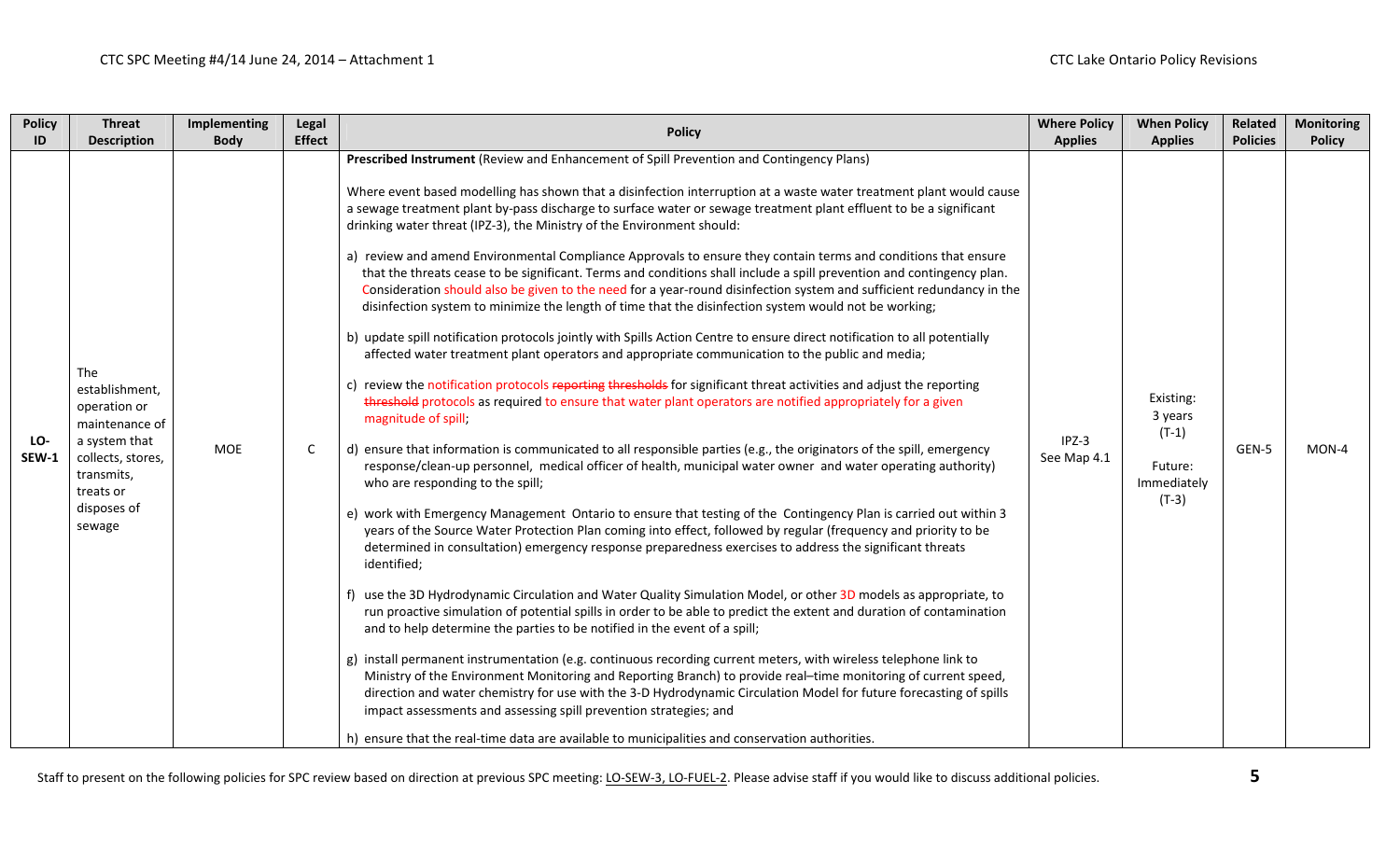| <b>Policy ID</b> | <b>Threat</b><br><b>Description</b>    | <b>Implementing</b><br><b>Body</b> | Legal<br><b>Effect</b> | <b>Policy</b>                                                                                                                                                                                                                                                                                                                                                                                                                                                                                                                                                                                                                                                                                                                                                                                                                                                                                                                                                                                                                                                                                                                                                                                                                                                                                                                                                                                                                                                                                                                                                                                                                                                                                                                                                                                                                                                                                                                                                                                                                                                                                                                                                                                                                                                                                                                                                                                                                                                                                                                                                                                                                                                                                                                                                                                 | <b>Where Policy</b><br><b>Applies</b> | <b>When Policy</b><br><b>Applies</b>                                 | Related<br><b>Policies</b> | <b>Monitoring</b><br><b>Policy</b> |
|------------------|----------------------------------------|------------------------------------|------------------------|-----------------------------------------------------------------------------------------------------------------------------------------------------------------------------------------------------------------------------------------------------------------------------------------------------------------------------------------------------------------------------------------------------------------------------------------------------------------------------------------------------------------------------------------------------------------------------------------------------------------------------------------------------------------------------------------------------------------------------------------------------------------------------------------------------------------------------------------------------------------------------------------------------------------------------------------------------------------------------------------------------------------------------------------------------------------------------------------------------------------------------------------------------------------------------------------------------------------------------------------------------------------------------------------------------------------------------------------------------------------------------------------------------------------------------------------------------------------------------------------------------------------------------------------------------------------------------------------------------------------------------------------------------------------------------------------------------------------------------------------------------------------------------------------------------------------------------------------------------------------------------------------------------------------------------------------------------------------------------------------------------------------------------------------------------------------------------------------------------------------------------------------------------------------------------------------------------------------------------------------------------------------------------------------------------------------------------------------------------------------------------------------------------------------------------------------------------------------------------------------------------------------------------------------------------------------------------------------------------------------------------------------------------------------------------------------------------------------------------------------------------------------------------------------------|---------------------------------------|----------------------------------------------------------------------|----------------------------|------------------------------------|
| LO-SEW-2         | Sanitary Trunk<br>Sewer Spill<br>(STS) | <b>MOE</b>                         | $\mathsf{C}$           | Prescribed Instrument (Spill Prevention and Contingency Plan)<br>Where event based modelling has shown that a spill from a sanitary trunk sewer would be a significant drinking water<br>threat (IPZ-3), the Ministry of the Environment should:<br>a) review and amend Environmental Compliance Approvals to ensure that the threat ceases to be significant. Terms and<br>conditions should include a spill prevention and contingency plan incorporating a requirement for assessment of<br>erosion and flooding risks in tributaries which could jeopardize the integrity of the sanitary sewer systems identified<br>as a significant threat. Re-inspections shall also be required with the frequency commensurate with the level of risk<br>identified during the initial inspection;<br>b) update spill notification protocols jointly with Spills Action Centre to ensure direct notification to all potentially<br>affected water treatment plant operators and appropriate communication to the public and media;<br>c) review the notification protocols reporting thresholds for significant threat activities and adjust the reporting<br>threshold protocol as required to ensure that water plant operators are notified appropriately for a given magnitude<br>of spill,<br>d) ensure that information is communicated to all responsible parties (e.g., the originators of the spill, emergency<br>response/clean-up personnel, medical officer of health, municipal water owner and water operating authority) who<br>are responding to the spill;<br>e) work with Emergency Management Ontario to ensure that testing of the Contingency Plan is carried out within 3<br>years of the Source Water Protection Plan coming into effect, followed by regular (frequency and priority to be<br>determined in consultation) emergency response preparedness exercises to address the significant threats identified;<br>use the 3D Hydrodynamic Circulation and Water Quality Simulation Model, or 3D other models as appropriate, to run<br>proactive simulation of potential spills in order to be able to predict the extent and duration of contamination and to<br>help determine the parties to be notified in the event of a spill;<br>g) install permanent instrumentation (e.g. continuous recording current meters, with wireless telephone link to Ministry<br>of the Environment Monitoring and Reporting Branch) to provide real-time monitoring of current speed, direction<br>and water chemistry for use with the 3-D Hydrodynamic Circulation Model for future forecasting of spills impact<br>assessments and assessing spill prevention strategies; and<br>h) ensure that the real-time data are available to municipalities and conservation authorities. | $IPZ-3$<br>See Map 4.1                | Existing:<br>3 years<br>$(T-1)$<br>Future:<br>Immediately<br>$(T-3)$ | GEN-5                      | $MON-4$                            |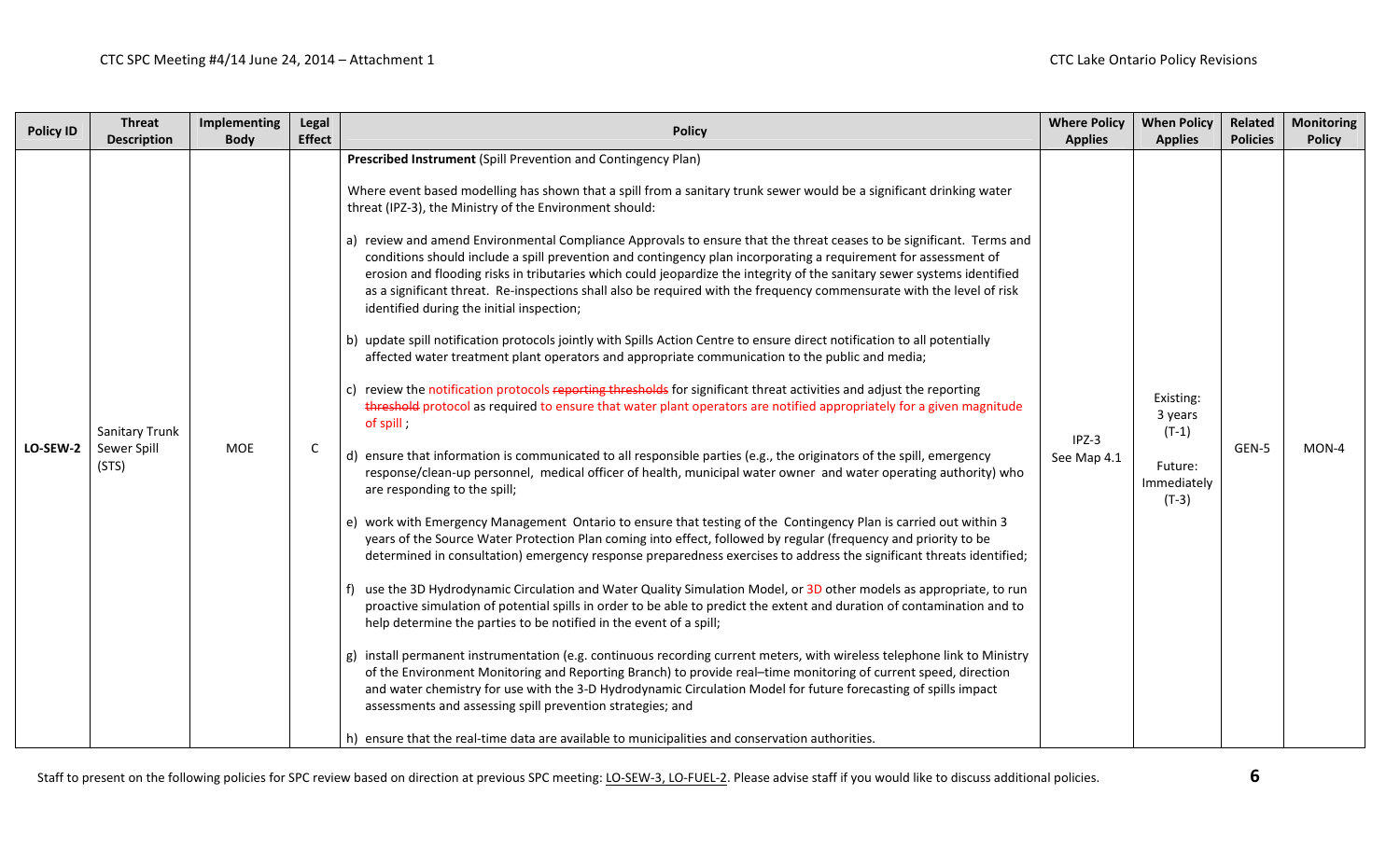| <b>Policy ID</b> | <b>Threat</b>                                                                        | Implementing         | Legal         | <b>Policy</b>                                                                                                                                                                                                                                                                                                                                                                                                                                                                                                                                                                                                                                                                                                                                                                                                                                                                                                                                                                                                                                                                                                                                    | <b>Where Policy</b>                                                                                    | <b>When Policy</b>  | Related         | <b>Monitoring</b> |
|------------------|--------------------------------------------------------------------------------------|----------------------|---------------|--------------------------------------------------------------------------------------------------------------------------------------------------------------------------------------------------------------------------------------------------------------------------------------------------------------------------------------------------------------------------------------------------------------------------------------------------------------------------------------------------------------------------------------------------------------------------------------------------------------------------------------------------------------------------------------------------------------------------------------------------------------------------------------------------------------------------------------------------------------------------------------------------------------------------------------------------------------------------------------------------------------------------------------------------------------------------------------------------------------------------------------------------|--------------------------------------------------------------------------------------------------------|---------------------|-----------------|-------------------|
|                  | <b>Description</b>                                                                   | <b>Body</b>          | <b>Effect</b> |                                                                                                                                                                                                                                                                                                                                                                                                                                                                                                                                                                                                                                                                                                                                                                                                                                                                                                                                                                                                                                                                                                                                                  | <b>Applies</b>                                                                                         | <b>Applies</b>      | <b>Policies</b> | <b>Policy</b>     |
| LO-SEW-3         | Moderate/<br>low threats<br>All threats that<br>are Linked to<br><b>Storm Sewers</b> | <b>MOE</b>           |               | <b>Specify Action (Storm Sewers)</b><br>Where a spill from a facility could reach an off-site storm sewer such that it would be a moderate or low drinking<br>water threat as identified in the Tables of Drinking Water Threats (Ontario Regulation 287/07 under the Clean Water<br>Act, 2006 in IPZ-2, IPZ-1), the Ministry of the Environment should enact the necessary legislation/regulation or tools<br>to require such facility owners to be subject to provincial approvals for spill prevention/mitigation plans.                                                                                                                                                                                                                                                                                                                                                                                                                                                                                                                                                                                                                      | $IPZ-1, 2$<br>See Chapter 5<br>of the<br>respective<br>Assessment<br>Reports                           | 2 years<br>$(T-15)$ | N/A             | $MON-4$           |
| LO-SEW-4         | Significant/<br>moderate/<br>low threats<br>All Pathogen<br>Threats                  | MOE<br>Health Canada |               | Specify Action (Development of Pathogen Risk Assessment)<br>Where event based modelling has identified activities that are significant pathogen drinking water threats (IPZ-3) or<br>where the Tables of Drinking Water Threats (Ontario Regulation 287/07 under the Clean Water Act, 2006) identifies<br>moderate or low pathogen drinking water threats (IPZ-2, IPZ-1), the Ministry of the Environment and Health Canada<br>should provide technical and financial support to the Lake Ontario Collaborative member municipalities to undertake<br>the development of a pathogen (not limited to E. coli) risk assessment, including:<br>a) identifying the pathogens and the respective densities at different times;<br>b) assessing the associated risk at intakes due to pathogens in non-disinfected wastewater and other known specific<br>sources of these pathogens; and<br>undertaking quantitative microbial risk assessments, using a structured research & development design (such as<br>based on the protocols established by the US EPA) to assess the threat and adequacy of existing treatment on a<br>plant-by-plant basis. | $IPZ-3$<br>See Map 4.1<br>$IPZ-1, 2$<br>See Chapter 5<br>of the<br>respective<br>Assessment<br>Reports | 2 years<br>$(T-15)$ | N/A             | $MON-4$           |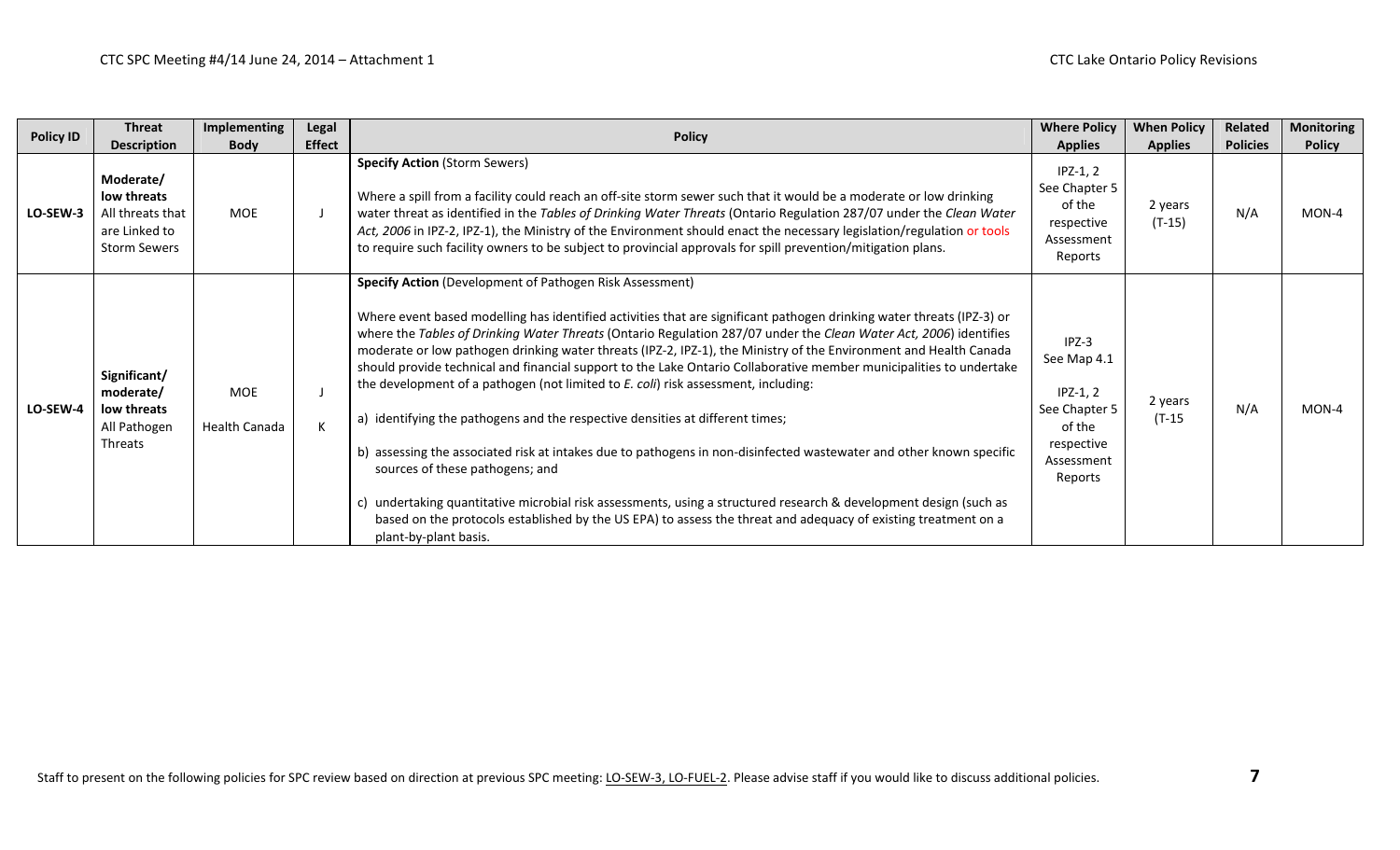| <b>Policy ID</b> | <b>Threat</b><br><b>Description</b>                                                                                           | Implementing<br><b>Body</b> | <b>Legal</b><br><b>Effect</b> | <b>Policy</b>                                                                                                                                                                                                                                                                                                                                                                                                                                                                                                                                                                                                                                                                                                                                                                                                                                                                                                                                                                                                                                                                                                                                                                                                                                                                                                                                                                                                                                                                                                                                                                                                                                                                                                                                                                                                                                                                                                                                                                                                                                                                                                                                                                                                                                                                                                                                                                                                                                                                                                                                                                                                                                                                                                                                      | <b>Where Policy</b><br><b>Applies</b> | <b>When Policy</b><br><b>Applies</b> | Related<br><b>Policies</b> | <b>Monitoring</b><br><b>Policy</b> |
|------------------|-------------------------------------------------------------------------------------------------------------------------------|-----------------------------|-------------------------------|----------------------------------------------------------------------------------------------------------------------------------------------------------------------------------------------------------------------------------------------------------------------------------------------------------------------------------------------------------------------------------------------------------------------------------------------------------------------------------------------------------------------------------------------------------------------------------------------------------------------------------------------------------------------------------------------------------------------------------------------------------------------------------------------------------------------------------------------------------------------------------------------------------------------------------------------------------------------------------------------------------------------------------------------------------------------------------------------------------------------------------------------------------------------------------------------------------------------------------------------------------------------------------------------------------------------------------------------------------------------------------------------------------------------------------------------------------------------------------------------------------------------------------------------------------------------------------------------------------------------------------------------------------------------------------------------------------------------------------------------------------------------------------------------------------------------------------------------------------------------------------------------------------------------------------------------------------------------------------------------------------------------------------------------------------------------------------------------------------------------------------------------------------------------------------------------------------------------------------------------------------------------------------------------------------------------------------------------------------------------------------------------------------------------------------------------------------------------------------------------------------------------------------------------------------------------------------------------------------------------------------------------------------------------------------------------------------------------------------------------------|---------------------------------------|--------------------------------------|----------------------------|------------------------------------|
| LO-PIPE-1        | Pipelines<br>Transporting<br>Petroleum<br>Product<br>(Containing<br>Benzene)<br>Crossing<br>Tributaries<br>of Lake<br>Ontario | <b>MOE</b>                  | K                             | Specify Action (Spill Prevention/Contingency and Emergency Response)<br>Where event based modelling has shown that a spill from a petroleum pipeline system reaching a tributary would be a<br>significant drinking water threat (IPZ-3), the Ministry of the Environment should:<br>a) work with facility owners and provincial and federal regulators to develop review and recommend necessary<br>improvements to existing spill prevention, spill management, risk reduction, and contingency plans to ensure the<br>following:<br>plans are based on the depth of ground cover at surface water crossings;<br>i)<br>ii)<br>spill response time frames are established;<br>iii)<br>responsibilities of first responders are established to ensure a prompt unified regulatory command structure to<br>manage the spill response;<br>notification protocols are established jointly with the Spills Action Centre to ensure direct notification to all<br>iv)<br>potentially affected water treatment plant operators and appropriate communication to the public and media;<br>reporting notification protocols thresholds are established for significant threat activities to ensure that water plant<br>v)<br>operators are notified appropriately for a given magnitude of spill;<br>that information is communicated to all responsible parties (e.g., the originators of the spill, emergency<br>vi)<br>response/clean-up personnel, medical officer of health, municipal water owner and water operating authority)<br>who are responding to the spill;<br>that there are appropriate spills response plans for each crossing;<br>vii)<br>that appropriate pipeline system failure and shut down measures and policies are included;<br>viii)<br>a review is undertaken on the depth of ground cover over the pipeline at each crossing, including an assessment of<br>ix)<br>erosion and flood risk;<br>that an assessment of condition of the pipe system is provided;<br>x)<br>that the pipeline design and operational Best Management Practices are in place (including potential additional<br>xi)<br>design and operational Best Management Practices); and<br>that any new or expansions or pipeline replacements are constructed to meet current best design criteria;<br>xii)<br>a provision is included in the contingency plan that the facility owner work with Emergency Management Ontario<br>xiii)<br>to ensure that testing of the contingency plan is carried out within 3 years of the Source Water Protection Plan<br>coming into effect, followed by regular (frequency and priority to be determined in consultation) emergency<br>response preparedness exercises to address the significant threats identified; | $IPZ-3$<br>See Map 4.1                | 2 years<br>$(T-15)$                  | N/A                        | $MON-4$                            |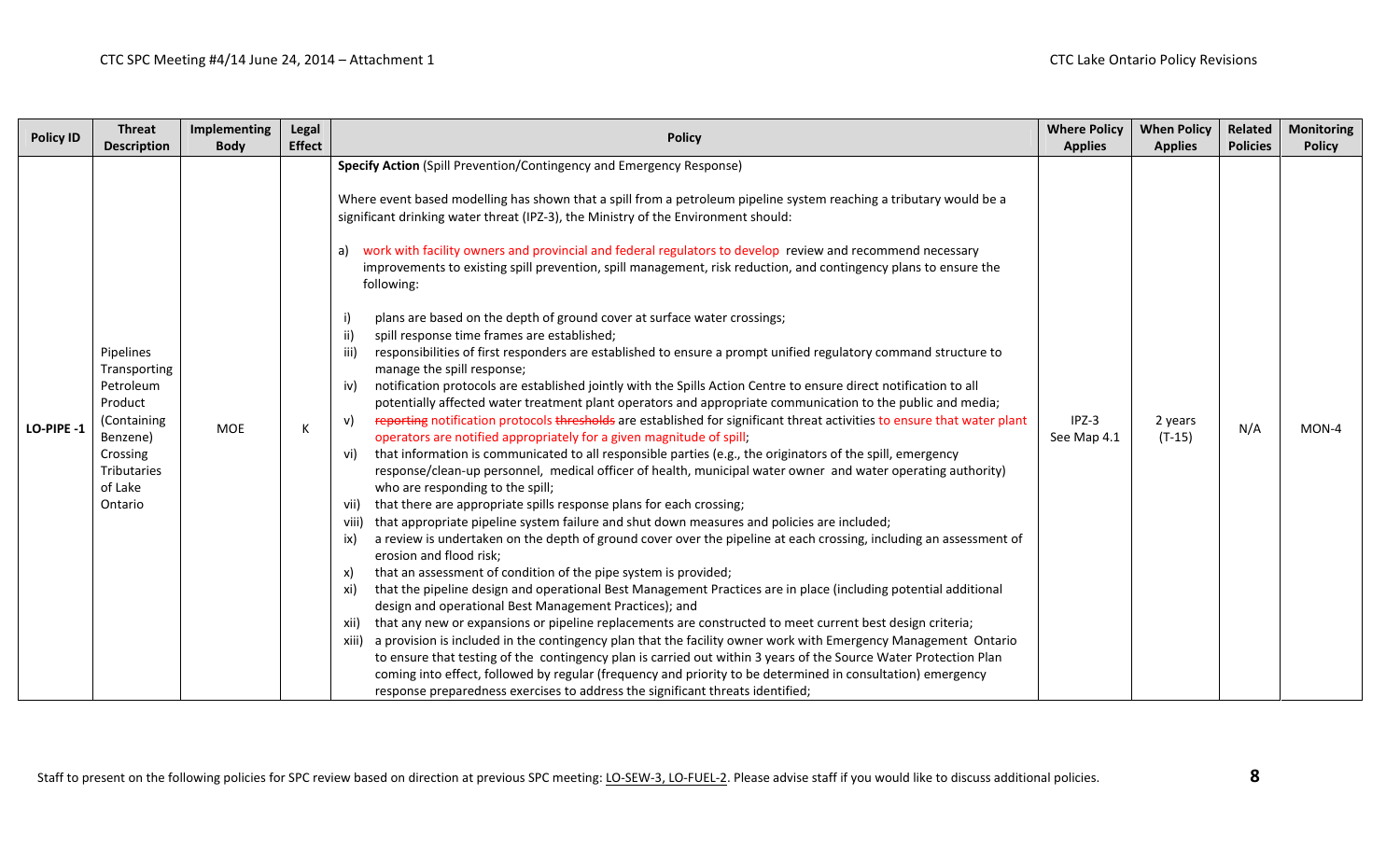| in collaboration with Environment Canada:<br>b)                                                                                                                                                                                                                                                                                                                                                                                                                                                                                                                                                                                                                                                                                                                                                                                                                                                                                                                                                        |  |  |
|--------------------------------------------------------------------------------------------------------------------------------------------------------------------------------------------------------------------------------------------------------------------------------------------------------------------------------------------------------------------------------------------------------------------------------------------------------------------------------------------------------------------------------------------------------------------------------------------------------------------------------------------------------------------------------------------------------------------------------------------------------------------------------------------------------------------------------------------------------------------------------------------------------------------------------------------------------------------------------------------------------|--|--|
| use the 3-D Hydrodynamic Circulation and Water Quality Simulation Model, or other 3D models as appropriate, to<br>run proactive simulation of potential spills in order to be able to predict the extent and duration of contamination<br>and to help determine the parties to be notified in the event of a spill;<br>ii) install permanent instrumentation (e.g. continuous recording current meters, with wireless telephone link to<br>Ministry of the Environment Monitoring and Reporting Branch) to provide real-time monitoring of current speed,<br>direction and water chemistry for use with the 3-D Hydrodynamic Circulation Model for future forecasting of spills<br>impact assessments and assessing spill prevention strategies;<br>iii) ensure that the real-time data are available to municipalities and conservation authorities; and<br>undertake Lake Ontario nearshore monitoring yearly; and make the data available to municipalities and<br>iv)<br>conservation authorities. |  |  |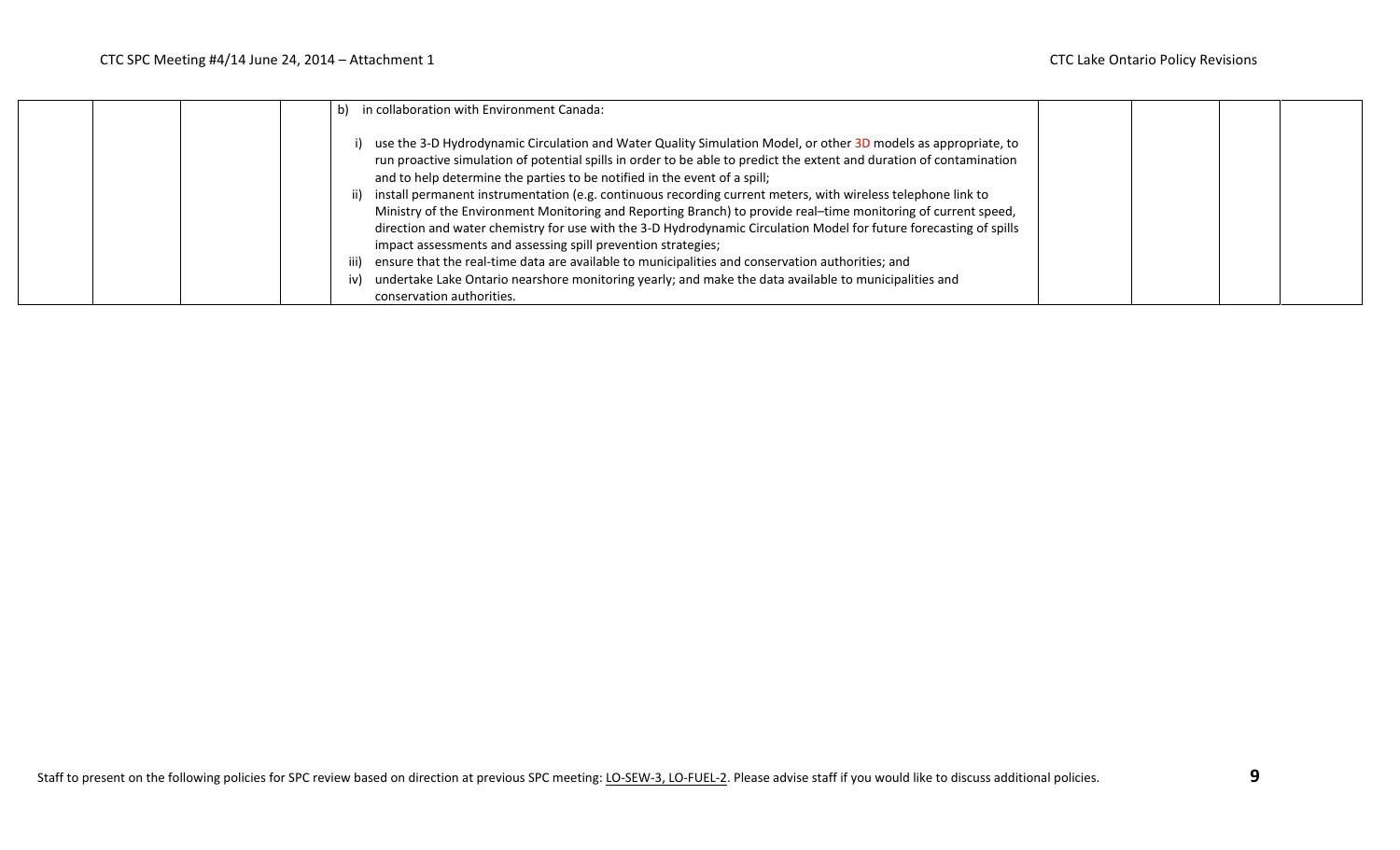| <b>Policy ID</b> | <b>Threat</b><br><b>Description</b>                                                 | <b>Implementing</b><br><b>Body</b> | Legal<br><b>Effect</b> | <b>Policy</b>                                                                                                                                                                                                                                                                                                                                                                                                                                                                                                                                                                                                                                                                                                                                                                                                                                                                                                                                                                                                                                                                                                                                                                                                                                                                                                                                                                                                                                                                                                                                                                                                                                                                                                                                                                                                                                                                                                                                                                                                                                                                                                                                                                                                                                                                                                                                                                                                                                                                                                                                                                                                                                                                                                                                                                                                                                                                                       | <b>Where Policy</b><br><b>Applies</b> | <b>When Policy</b><br><b>Applies</b> | Related<br><b>Policies</b> | <b>Monitoring</b><br><b>Policy</b> |
|------------------|-------------------------------------------------------------------------------------|------------------------------------|------------------------|-----------------------------------------------------------------------------------------------------------------------------------------------------------------------------------------------------------------------------------------------------------------------------------------------------------------------------------------------------------------------------------------------------------------------------------------------------------------------------------------------------------------------------------------------------------------------------------------------------------------------------------------------------------------------------------------------------------------------------------------------------------------------------------------------------------------------------------------------------------------------------------------------------------------------------------------------------------------------------------------------------------------------------------------------------------------------------------------------------------------------------------------------------------------------------------------------------------------------------------------------------------------------------------------------------------------------------------------------------------------------------------------------------------------------------------------------------------------------------------------------------------------------------------------------------------------------------------------------------------------------------------------------------------------------------------------------------------------------------------------------------------------------------------------------------------------------------------------------------------------------------------------------------------------------------------------------------------------------------------------------------------------------------------------------------------------------------------------------------------------------------------------------------------------------------------------------------------------------------------------------------------------------------------------------------------------------------------------------------------------------------------------------------------------------------------------------------------------------------------------------------------------------------------------------------------------------------------------------------------------------------------------------------------------------------------------------------------------------------------------------------------------------------------------------------------------------------------------------------------------------------------------------------|---------------------------------------|--------------------------------------|----------------------------|------------------------------------|
| LO-FUEL-1        | <b>Handling</b><br>and Storage<br>of Fuel<br>(Spill from<br>Petroleum<br>Tank Farm) | <b>MOE</b>                         | К                      | <b>Specify Action (Spill Prevention/Contingency Plan)</b><br>Where event based modelling of a spill from a petroleum tank farm has shown that it would be a significant drinking<br>water threat (IPZ-3), the Ministry of the Environment shall require a risk reduction plan for the tank farm. Ministry of<br>the Environment, in consultation with the applicable regulating authorities (e.g. Technical Standards and Safety<br>Authority) should:<br>investigate and evaluate existing Spills Prevention Plans/ Spill Contingency Plans;<br>a)<br>recommend additional measures to reduce the likelihood that a spill from a storage facility would impair drinking<br>b)<br>water source quality;<br>incorporate all applicable provisions of Ontario Regulations 213/01 and 217/01 and their codes as well as other<br>measures to ensure the protection of drinking water sources into a Risk Management Plan for the facility, which<br>may include but not be limited to:<br>best management practices;<br>ji.<br>site characterization as necessary;<br>iii.<br>proof of ability to pay for clean-up of potential contamination; and<br>the appropriate frequency of inspections.<br>iv.<br>review existing Environmental Compliance Approvals for discharges to surface water at the identified sites to<br>d)<br>determine if there are adequate safeguards to protect drinking water sources;<br>determine if additional works or procedures are required to reduce the likelihood of contaminants discharging to<br>e)<br>Lake Ontario in the event of a spill or equipment failure/malfunction;<br>ensure provisions for spill notification protocols are established jointly with Spills Action Centre to ensure direct<br>f)<br>notification to all potentially affected water treatment plant operators and appropriate communication to the<br>public and media;<br>establish reporting notification protocols thresholds for significant threat activities to ensure that water plant<br>g)<br>operators are notified appropriately for a given magnitude of spill;<br>ensure that information is communicated to all (e.g., the originators of the spill, emergency response/clean-up<br>h)<br>personnel, medical officer of health, municipal water owner and water operating authority) responsible parties<br>who are responding to the spill;<br>include a provision that the facility owner work with Emergency Management Ontario to ensure that testing of<br>the Contingency Plan is carried out within 3 years of the Source Water Protection Plan coming into effect,<br>followed by regular (frequency and priority to be determined in consultation) emergency response preparedness<br>exercises to address the significant threats identified;<br>use the 3D Hydrodynamic Circulation and Water Quality Simulation Model, or other 3D models as appropriate, to | IPZ-3<br>See Map 4.1                  | 2 years<br>$(T-15)$                  | N/A                        | $MON-4$                            |